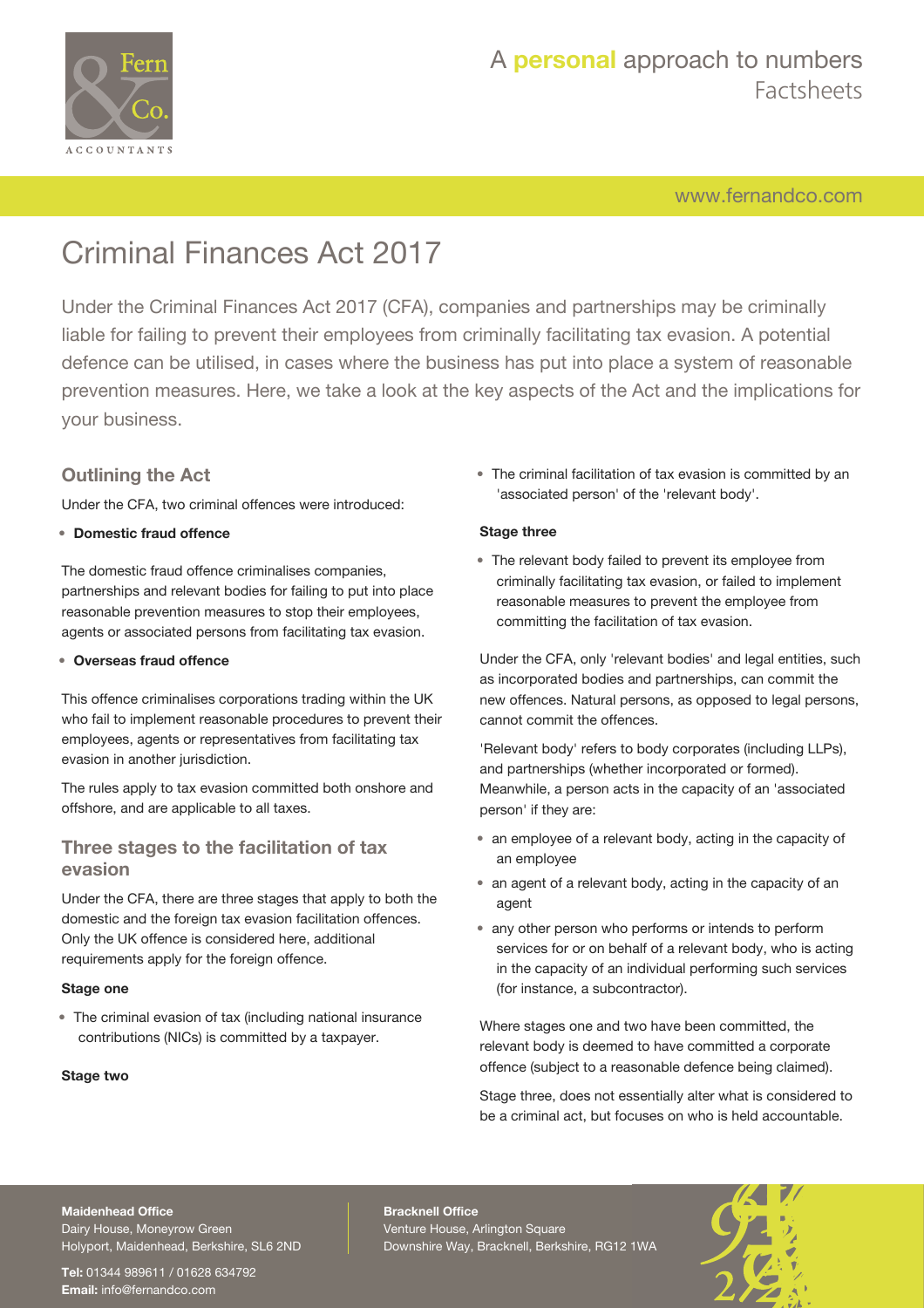

# A **personal** approach to numbers Factsheets

### [www.fernandco.com](http://www.fernandco.com)

### **Making use of a 'reasonable defence'**

Under the CFA, the onus is on the relevant body in question to demonstrate that it has implemented adequate procedures within the business to protect against the criminal facilitation of tax evasion. If the organisation can prove that it implemented stringent procedures, prosecution will be 'unlikely'.

A relevant body may utilise a defence whereby they can prove that, when the tax evasion facilitation offence was committed, it had appropriate prevention procedures in place.

'Prevention procedures' here refers to procedures designed to prevent persons acting in the capacity of someone associated with a relevant body from committing UK tax evasion facilitation offences. The Act does not require relevant bodies to have 'excessively burdensome' procedures, but it does require more than 'mere lip service'.

### **High risk**

The government advises organisations within 'high risk' sectors, such as banks and financial services companies, carry out thorough risk assessments to establish the likelihood of their associated persons committing the criminal act of facilitation of tax evasion. It is recommended that such organisations follow government advice on the matter.

### **What does my business need to do?**

HMRC has published guidance on the procedures that relevant bodies (ie. your organisation) should have in place in order to help prevent their associated persons from committing the criminal offence of the facilitation of tax evasion. This can be accessed at [www.gov.uk/government/](https://www.gov.uk/government/publications/corporate-offences-for-failing-to-prevent-criminal-facilitation-of-tax-evasion) [publications/corporate-offences-for-failing-to-prevent](https://www.gov.uk/government/publications/corporate-offences-for-failing-to-prevent-criminal-facilitation-of-tax-evasion)[criminal-facilitation-of-tax-evasion](https://www.gov.uk/government/publications/corporate-offences-for-failing-to-prevent-criminal-facilitation-of-tax-evasion)

The HMRC guidance is designed to help you understand the types of processes available.

### **The six 'guiding principles'**

The government has outlined six 'guiding principles' that can be used to help inform preventative processes. Each of the principles aims to advise organisations in respect of assessing the risk of their associated persons criminally facilitating tax evasion.

### • **Risk assessment**

As a relevant body, you are advised to assess the nature and the extent to which you are exposed to the risk of their associated persons committing the facilitation of tax evasion. HMRC recommends that you 'sit at the desk' of your 'associated persons' and consider whether they have a motive, the opportunity and the means to criminally facilitate tax evasion.

You should ask:

- Is the work that 'associated persons' carry out subject to monitoring or scrutiny?
- How likely is the criminal facilitation of tax evasion by an 'associated person' to be detected?
- Are there any products or services that 'associated person' use that could be open to abuse?
- How often do those within high risk roles receive fraud training, and how vigorously is this training evaluated?

#### • **Proportionality of risk-based prevention procedures**

Your reasonable procedures must take into account the nature, scale and complexity of its preventative activities. Organisations in sectors such as the banking industry or the accountancy sector may find that they are exposed to more significant risks than others.

### • **Top level commitment**

Senior management need to be committed to preventing 'associated persons' from criminally facilitating tax evasion. A 'zero tolerance' attitude may be adopted, and managers

### **Maidenhead Office**

Dairy House, Moneyrow Green Holyport, Maidenhead, Berkshire, SL6 2ND

**Tel:** 01344 989611 / 01628 634792 **Email:** [info@fernandco.com](mailto:info@fernandco.com)

**Bracknell Office** Venture House, Arlington Square Downshire Way, Bracknell, Berkshire, RG12 1WA